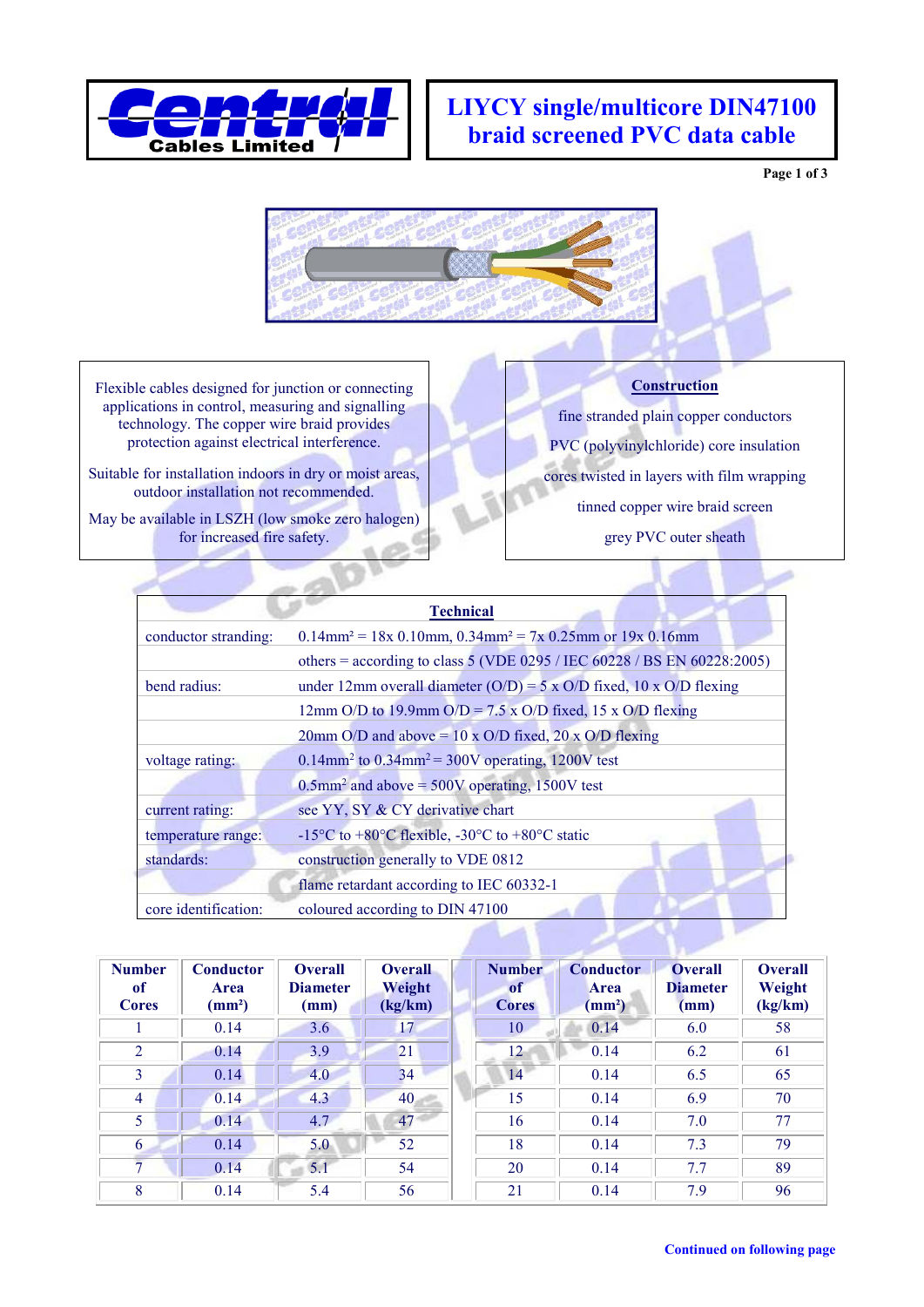

## **LIYCY single/multicore DIN47100 braid screened PVC data cable**

**Page 2 of 3**

| <b>Number</b>           | <b>Conductor</b>   | <b>Overall</b>  | <b>Overall</b> | <b>Number</b>   | <b>Conductor</b>   | <b>Overall</b>   | <b>Overall</b> |
|-------------------------|--------------------|-----------------|----------------|-----------------|--------------------|------------------|----------------|
| <sub>of</sub>           | <b>Area</b>        | <b>Diameter</b> | Weight         | <sub>of</sub>   | <b>Area</b>        | <b>Diameter</b>  | Weight         |
| <b>Cores</b>            | (mm <sup>2</sup> ) | (mm)            | (kg/km)        | <b>Cores</b>    | (mm <sup>2</sup> ) | (mm)             | (kg/km)        |
| 24                      | 0.14               | 8.5             | 106            | 61              | 0.25               | 15.4             | 393            |
| 27                      | 0.14               | 9.1             | 122            | 80              | 0.25               | 20.0             | 558            |
| 30                      | 0.14               | 9.3             | 129            | 100             | 0.25               | 22.8             | 710            |
| 32                      | 0.14               | 9.5             | 138            |                 |                    |                  |                |
| 36                      | 0.14               | 9.7             | 148            | $\mathbf{1}$    | 0.34               | 3.2              | 16             |
| 40                      | 0.14               | 10.3            | 165            | $\overline{2}$  | 0.34               | 5.0              | 31             |
| 48                      | 0.14               | 10.6            | 183            | $\overline{3}$  | 0.34               | $\overline{5.1}$ | 38             |
| 50                      | 0.14               | 11.3            | 196            | $\overline{4}$  | 0.34               | 5.6              | 46             |
| 52                      | 0.14               | 12.1            | 200            | $\overline{5}$  | 0.34               | 6.0              | 54             |
| 56                      | 0.14               | 12.4            | 212            | 6 <sup>1</sup>  | 0.34               | 6.5              | 67             |
| 61                      | 0.14               | 12.5            | 243            | $\overline{7}$  | 0.34               | 6.7              | 70             |
| 80                      | 0.14               | 16.4            | 486            | 8               | 0.34               | 7.0              | 76             |
| 100                     | 0.14               | 17.9            | 578            | 10              | 0.34               | 8.1              | 104            |
|                         |                    |                 |                | 12              | 0.34               | 8.4              | 128            |
| $\mathbf{1}$            | 0.25               | 3.1             | 14             | 14              | 0.34               | 8.8              | 141            |
| $\overline{2}$          | 0.25               | 4.5             | 28             | 15              | 0.34               | 9.0              | 152            |
| $\overline{\mathbf{3}}$ | 0.25               | 4.7             | 36             | 16              | 0.34               | 9.2              | 155            |
| $\overline{4}$          | 0.25               | 5.0             | 43             | 18              | 0.34               | 10.1             | 166            |
| 5                       | 0.25               | 5.5             | 47             | 20              | 0.34               | 10.5             | 195            |
| 6                       | 0.25               | 5.9             | 59             | 21              | 0.34               | 10.8             | 202            |
| $\boldsymbol{7}$        | 0.25               | 6.1             | 61             | 24              | 0.34               | 11.9             | 234            |
| 8                       | 0.25               | 6.5             | 66             | 27              | 0.34               | 12.2             | 246            |
| 10                      | 0.25               | 7.4             | 80             | 30              | 0.34               | 12.8             | 282            |
| 12                      | 0.25               | 7.6             | 91             | 32              | 0.34               | 13.3             | 298            |
| 14                      | 0.25               | 8.0             | 120            | $\overline{36}$ | 0.34               | 13.8             | 322            |
| 15                      | 0.25               | 8.2             | 127            | 40              | 0.34               | 14.2             | 352            |
| 16                      | 0.25               | 8.5             | 135            | 42              | 0.34               | 15.1             | 371            |
| 18                      | 0.25               | 8.8             | 150            | 48              | 0.34               | 15.5             | 430            |
| 20                      | 0.25               | 9.6             | 157            | 50              | 0.34               | 15.9             | 439            |
| 21                      | 0.25               | 9.7             | 163            | 61              | 0.34               | 16.9             | 510            |
| 24                      | 0.25               | 10.4            | 161            | 80              | 0.34               | 21.2             | 669            |
| 27                      | 0.25               | 11.0            | 172            | 100             | 0.34               | 26.5             | 836            |
| 30                      | 0.25               | 11.2            | 187            |                 |                    |                  |                |
| 32                      | 0.25               | 11.4            | 201            | $\mathbf{1}$    | 0.5                | 3.6              | 21             |
| 36                      | 0.25               | 11.7            | 217            | $\overline{2}$  | 0.5                | 5.4              | 36             |
| 44                      | 0.25               | 14.3            | 249            | $\overline{3}$  | 0.5                | 5.8              | 45             |
| 48                      | 0.25               | 14.5            | 274            | $\overline{4}$  | 0.5                | 6.2              | 54             |
| 50                      | 0.25               | 14.6            | 299            | 5 <sup>5</sup>  | 0.5                | 6.7              | 67             |
| 52                      | 0.25               | 14.8            | 310            | 6               | 0.5                | 7.3              | 81             |
| 56                      | 0.25               | 15.2            | 348            | $\overline{7}$  | 0.5                | 7.4              | 84             |